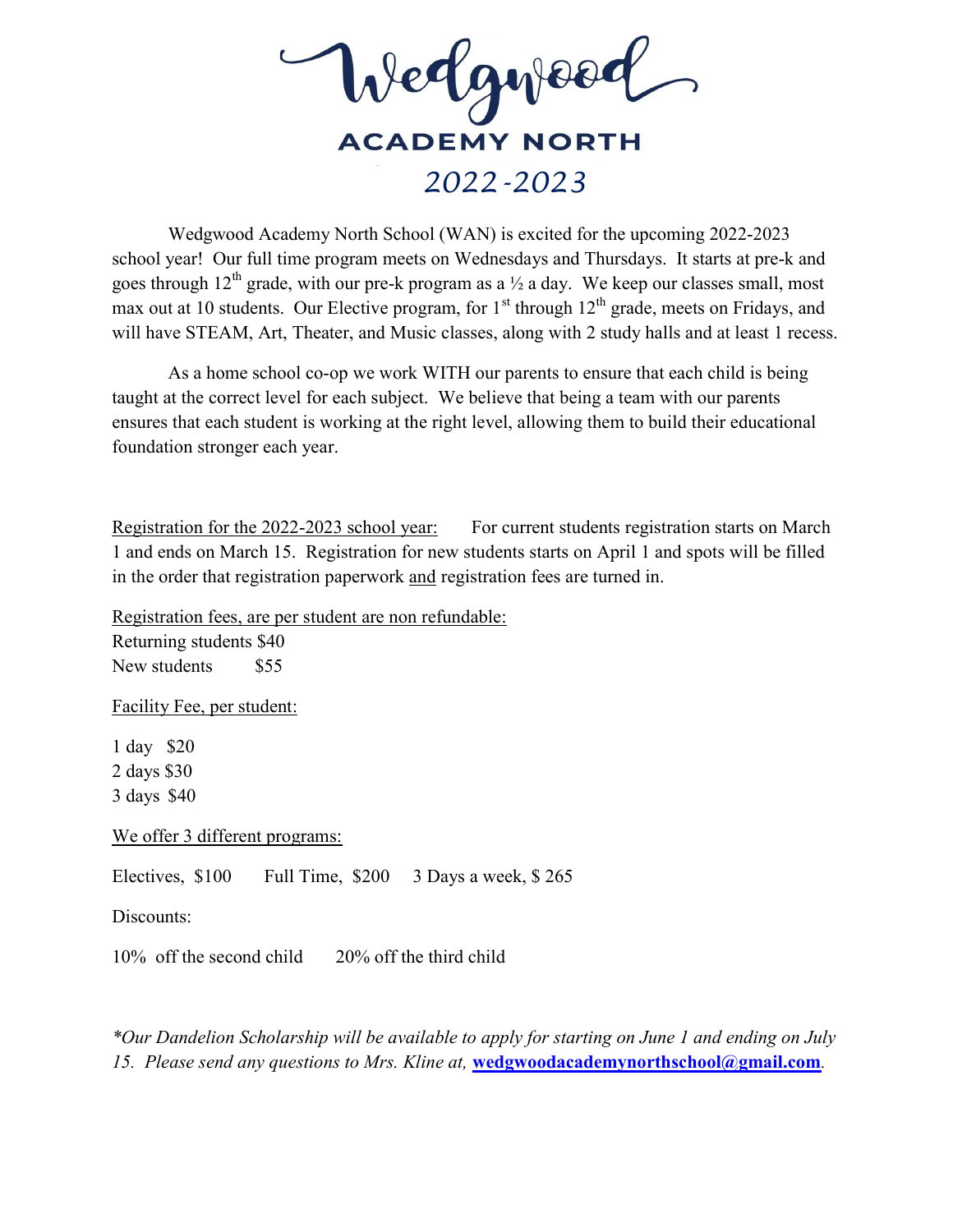# Wedgwood Academy North School Registration Form 2022-2023

# Student Information:

Full name of student \_\_\_\_\_\_\_\_\_\_\_\_\_\_\_\_\_\_\_\_\_\_\_\_\_\_\_\_\_\_\_\_\_\_\_\_\_\_\_\_\_\_\_\_\_\_\_\_\_\_\_\_  $\frac{1}{2}$  Birth date  $\frac{1}{2}$ Gender  $\text{Male} \setminus \text{Female}$ 

.<br>T Registration Fee- Returning students-\$40 each New Students-\$55 each

### Program Choice

| Elective Only Student $(1^{st} - 12^{th})$ ______                                              | $\text{[Friday only]}$ \$100/month |  |
|------------------------------------------------------------------------------------------------|------------------------------------|--|
| Full Time K-12 Academic Program $\sqrt{\text{Wednesddy}}$ and Thursday only $$200/month$       |                                    |  |
| 3 Day Program $(1^{st} - 12^{th})$ ______ (Wednesday, Thursday and Friday) $\frac{6}{5}$ month |                                    |  |
| (discount: $10\% \text{ off } 2^{\text{nd}}$ child $20\% \text{ off } 3^{\text{rd}}$ child)    |                                    |  |

# Parent Information:

| PARENTS: Married ____ Separated ____ Divorced ____ Widow____ |  |
|--------------------------------------------------------------|--|
| Dr./Mr./Mrs./Ms.                                             |  |
|                                                              |  |
|                                                              |  |
|                                                              |  |
|                                                              |  |
| Cell phone                                                   |  |
| Company name                                                 |  |
|                                                              |  |

# SIBLING INFORMATION - AGE, SCHOOL ATTENDING:

| ı. |  |  |  |
|----|--|--|--|
| 2. |  |  |  |
| 3. |  |  |  |
|    |  |  |  |

### PEOPLE WITH PERMISSION TO PICK STUDENT UP:

| T.       |  |
|----------|--|
| ົາ<br>4, |  |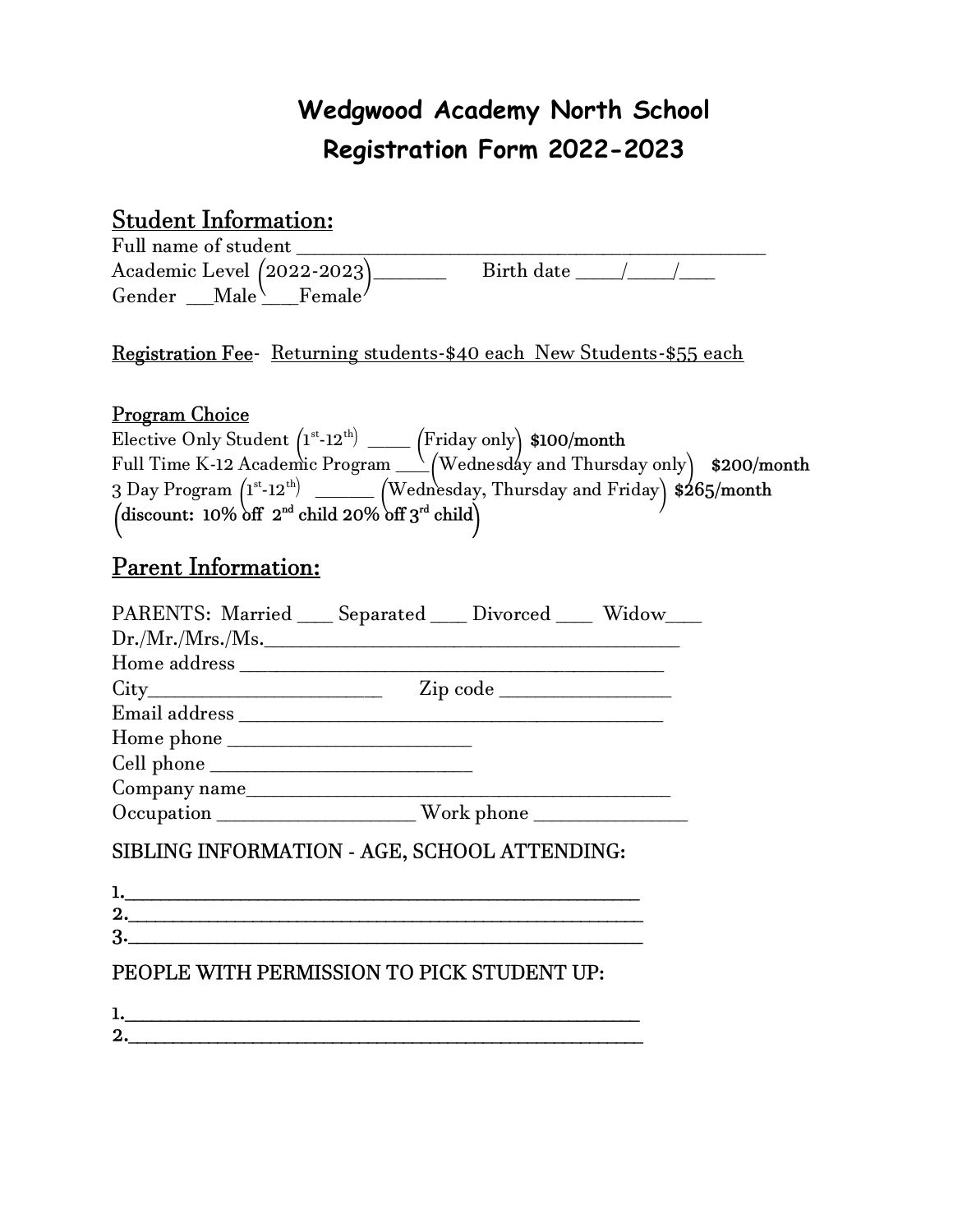### **Medical Information**

-PLEASE LIST ANY **MEDICATIONS** YOUR CHILD IS TAKING AT HOME:

-AS PRESCRIBED BY A DOCTOR, MY CHILD IS TO TAKE THE FOLLOWING AT SCHOOL:

\_\_\_\_\_\_\_\_\_\_\_\_\_\_\_\_\_\_\_\_\_\_\_\_\_\_\_\_\_\_\_\_\_\_\_\_\_\_\_\_\_\_\_\_\_\_\_\_\_\_\_\_\_\_\_\_\_\_

-I GIVE MY PERMISSION FOR WEDGWOOD ACADEMY NORTH TO ADMINISTER MY CHILD'S MEDICATION AS IS DIRECTED ON THE MEDICINE BOTTLE.

| -IF YOUR CHILD HAS ANY <b>ALLERGIES</b> , PLEASE LIST                                                                                                                                                                          |                      |                                                                                                                                                                                                                                |  |
|--------------------------------------------------------------------------------------------------------------------------------------------------------------------------------------------------------------------------------|----------------------|--------------------------------------------------------------------------------------------------------------------------------------------------------------------------------------------------------------------------------|--|
| Current Medical Condition for which the student is being treated:                                                                                                                                                              |                      |                                                                                                                                                                                                                                |  |
|                                                                                                                                                                                                                                |                      |                                                                                                                                                                                                                                |  |
| Treating Physician: National Physician and Physician and Physician and Physician and Physician and Physician and Physician and Physician and Physician and Physician and Physician and Physician and Physician and Physician a |                      |                                                                                                                                                                                                                                |  |
|                                                                                                                                                                                                                                |                      | IN CASE OF EMERGENCY IN WHICH THE PARENTS CANNOT BE REACHED, PLEASE CALL:                                                                                                                                                      |  |
| <b>NAME</b>                                                                                                                                                                                                                    | RELATIONSHIP PHONE # |                                                                                                                                                                                                                                |  |
|                                                                                                                                                                                                                                |                      |                                                                                                                                                                                                                                |  |
|                                                                                                                                                                                                                                |                      |                                                                                                                                                                                                                                |  |
| WEDGWOOD ACADEMY NORTH HAS PERMISSION TO ADMINISTER:                                                                                                                                                                           |                      |                                                                                                                                                                                                                                |  |
|                                                                                                                                                                                                                                |                      | ______IBUPROFEN (ADVIL) __________ACETAMINOPHEN (TYLENOL) _________ BENADRYL                                                                                                                                                   |  |
| NECESSARY, PLEASE CONTACT THE FOLLOWING:                                                                                                                                                                                       |                      | -IF SUCH AN EMERGENCY ARISES WHERE TREATMENT AT A HOSPITAL, CLINIC, OR PHYSICIAN'S OFFICE IS                                                                                                                                   |  |
|                                                                                                                                                                                                                                |                      |                                                                                                                                                                                                                                |  |
|                                                                                                                                                                                                                                |                      |                                                                                                                                                                                                                                |  |
| -PREFERRED HOSPITAL OR CLINIC TO BE USED:                                                                                                                                                                                      |                      |                                                                                                                                                                                                                                |  |
|                                                                                                                                                                                                                                |                      |                                                                                                                                                                                                                                |  |
|                                                                                                                                                                                                                                |                      |                                                                                                                                                                                                                                |  |
| PRIMARY INSURANCE COVERAGE                                                                                                                                                                                                     |                      |                                                                                                                                                                                                                                |  |
|                                                                                                                                                                                                                                |                      |                                                                                                                                                                                                                                |  |
|                                                                                                                                                                                                                                |                      |                                                                                                                                                                                                                                |  |
|                                                                                                                                                                                                                                |                      |                                                                                                                                                                                                                                |  |
| INFORMATION, NOTIFY THE SCHOOL IMMEDIATELY.                                                                                                                                                                                    |                      | -THIS IS A RELEASE AND MEDICAL TREATMENT FORM. IF ANY CHANGE OCCURS IN THE ABOVE                                                                                                                                               |  |
|                                                                                                                                                                                                                                |                      | PARENT (s) SIGNATURE: Note that the state of the state of the state of the state of the state of the state of the state of the state of the state of the state of the state of the state of the state of the state of the stat |  |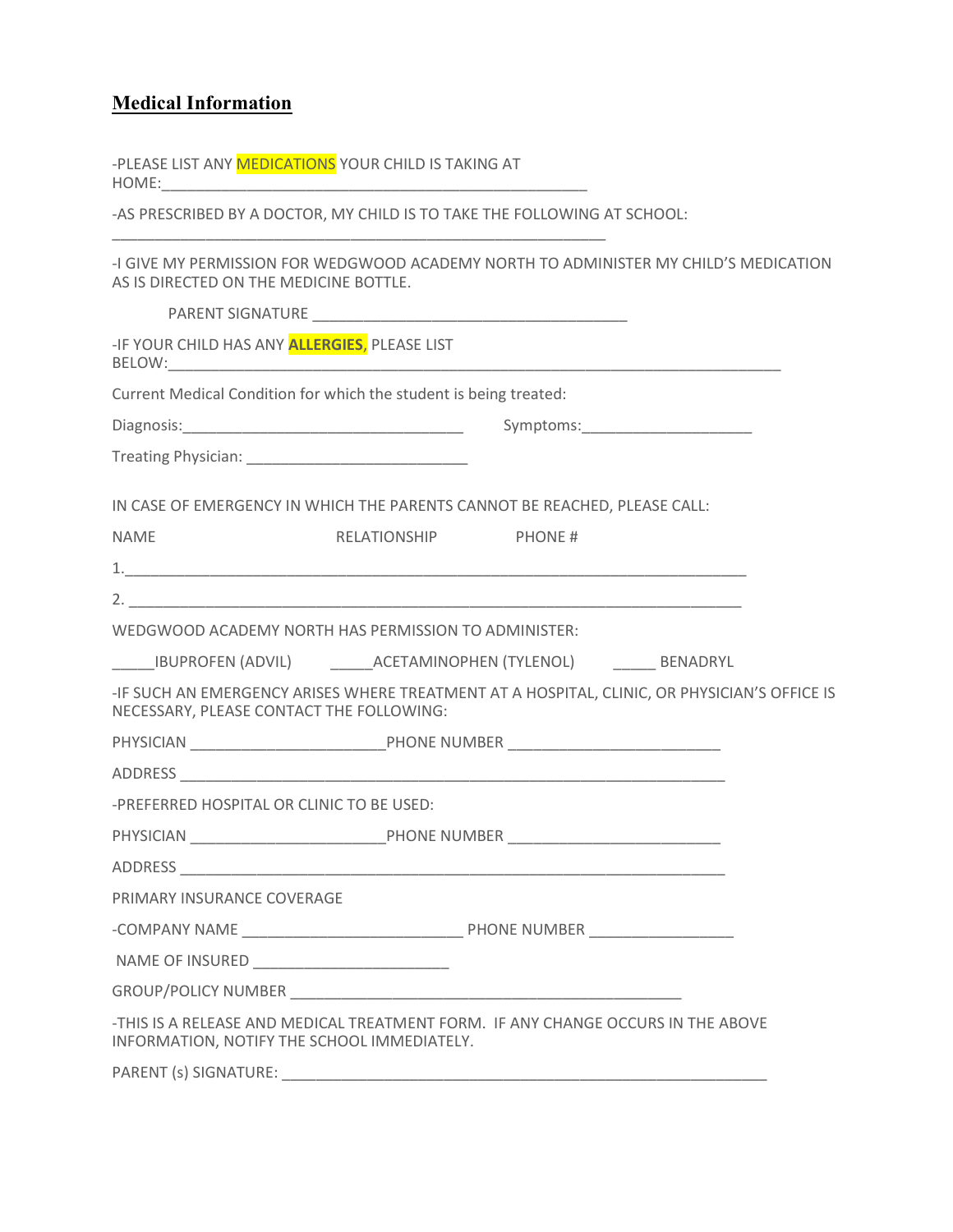### Code of Conduct

An effective behavior management policy is essential to the teaching and learning process. At Wedgwood Academy North Campus (WAN) we have established an educational environment where the students can comfortably learn at their own level and pace. Each student has the right to learn and play in a safe, positive environment. Our goal at WAN is to assure that each child achieves success academically, socially and spiritually. We believe that you, as parents, are an integral part in that process.

The staff at WAN is committed to teaching and reinforcing appropriate behaviors. Courtesy and respect will be practiced by all staff members, students and parents. Students are expected to consistently follow the school rules of conduct, set a positive example for others, and be conscious of how their behavior affects others. The four overarching rules at WAN are:

Walk in Love Speak Kindly Listen and Follow Directions Do your Best.

In the event that a particular student needs additional help in behavior control, a conference may be held between the parents, student and classroom teacher. In the event of repeated issues or extreme behaviors, Mrs. Kline will attend the conference as well.

There are many different rewards used by teachers at different levels. One reward is electronics time. After ALL class work is completed at the beginning of each class day, free time to participate on electronic devices is allowed at the first recess ONLY. After that time, in grades K-8, electronics will be put up until the end of the day. (High schoolers do much of their work on their laptops/tablets so their class rules on electronics differ).

WAN has a strict NO BULLY policy. If it is determined that a student has bullied another student or teacher, they will receive a warning and a parent/teacher conference will occur. If there is a second occurrence the student's enrollment will be terminated. This policy also includes parents.

If a student at any time becomes a threat to anyone, shows no will to follow the school rules, or makes the learning environment unsafe or consistently unpleasant for the other students or staff members, the student's enrollment will be terminated.

\_\_\_\_\_\_\_\_\_\_\_\_\_\_\_\_\_\_\_\_\_\_\_\_\_\_\_\_\_\_\_\_\_\_\_\_\_\_\_\_\_ \_\_\_\_\_\_\_\_\_\_\_\_\_\_\_\_\_\_\_\_\_\_\_\_\_\_\_\_\_\_\_\_\_\_\_\_\_\_\_\_\_

I have read and understand the Code of Conduct and agree to abide by these rules.

Parent(s) Signature Student Signature

\_\_\_\_\_\_\_\_\_\_\_\_\_\_\_\_\_\_\_\_\_\_\_\_\_\_\_\_\_\_\_\_\_\_\_\_\_\_\_\_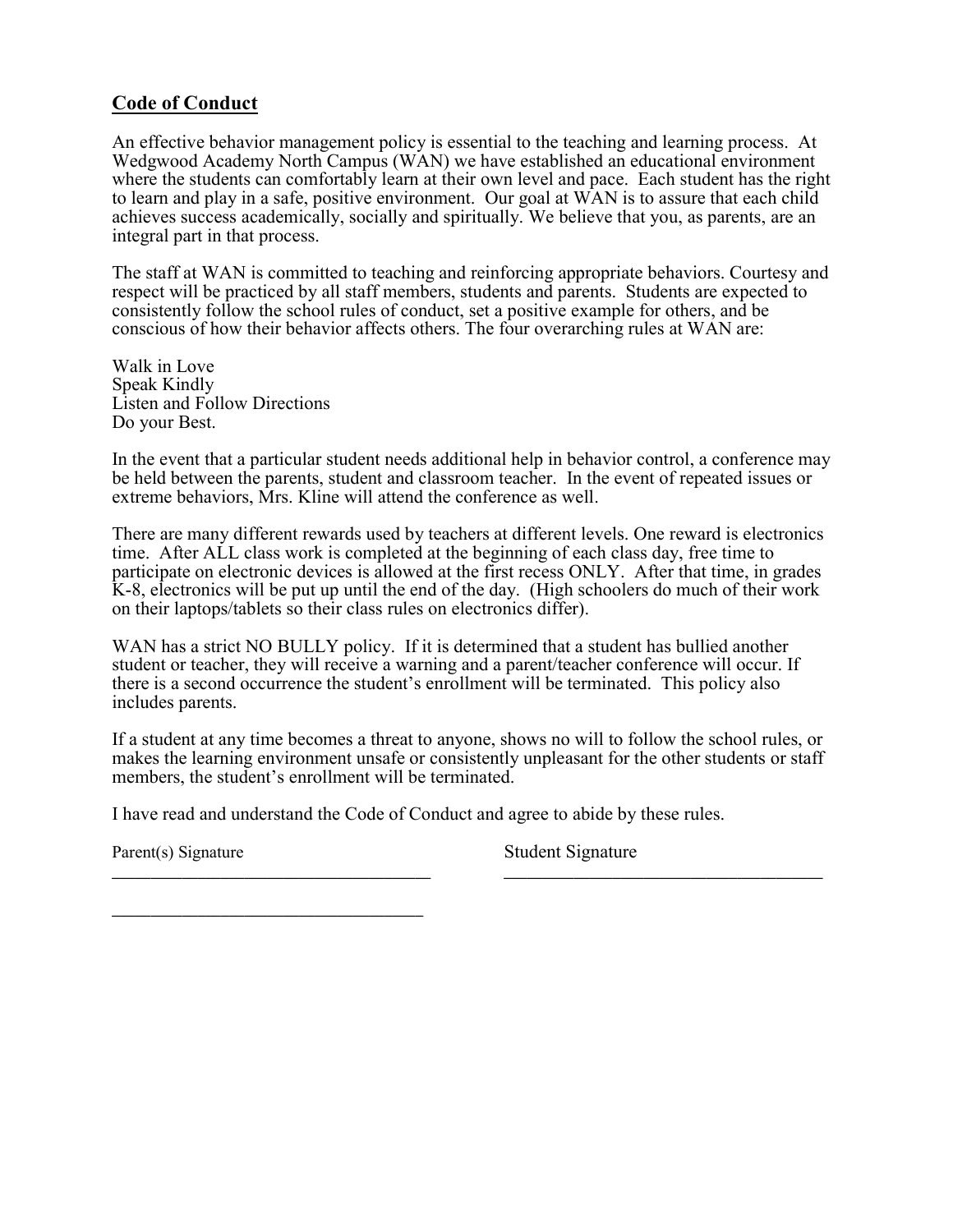As parent(s) of a student enrolled at Wedgwood Academy North, I have read and agree to the school policies and code of conduct. I will communicate regularly with the school to encourage the progress of my student. I will provide testing records to facilitate academic evaluation and support the judgment of the school in academic placement. I will be responsible for supervising homework assignments and will assist in organization and study skills. I understand that if my child is a full time student they will receive 3 full days of work to be completed at home each week. This work needs to be completed on a consistent basis. If my child does not complete his/her work during 3 or more weeks their full-time enrollment will be terminated and they may enroll as an elective only student if there is a slot available. I will explain policies, goals, etc. to my child and expect his (her) support of them.

Parent Signature

WEDGWOOD ACADEMY NORTH HAS PERMISSION TO PHOTOGRAPH MY CHILD FOR PRINTED AND ELECTRONIC MATERIALS.

| <b>Parent Signature</b> |  |
|-------------------------|--|
|-------------------------|--|

Families, we are a not for profit school and have contractual obligations to our teachers regarding their pay. We strive to keep our school affordable and at the same time, pay our teachers an hourly wage that is fair. With that in mind, we have the following policies, effective 2022-2023 school year:

-Once the school year has started, if you signed up for three days a week but decide to drop the elective day, you will be required to pay the three day tuition for the remainder of the school year.

-We also ask each family to give thirty days notice/that months tuition paid before withdrawing.

 $\mathcal{L}_\text{max}$  and  $\mathcal{L}_\text{max}$  and  $\mathcal{L}_\text{max}$  and  $\mathcal{L}_\text{max}$  and  $\mathcal{L}_\text{max}$ 

Parent(s) signature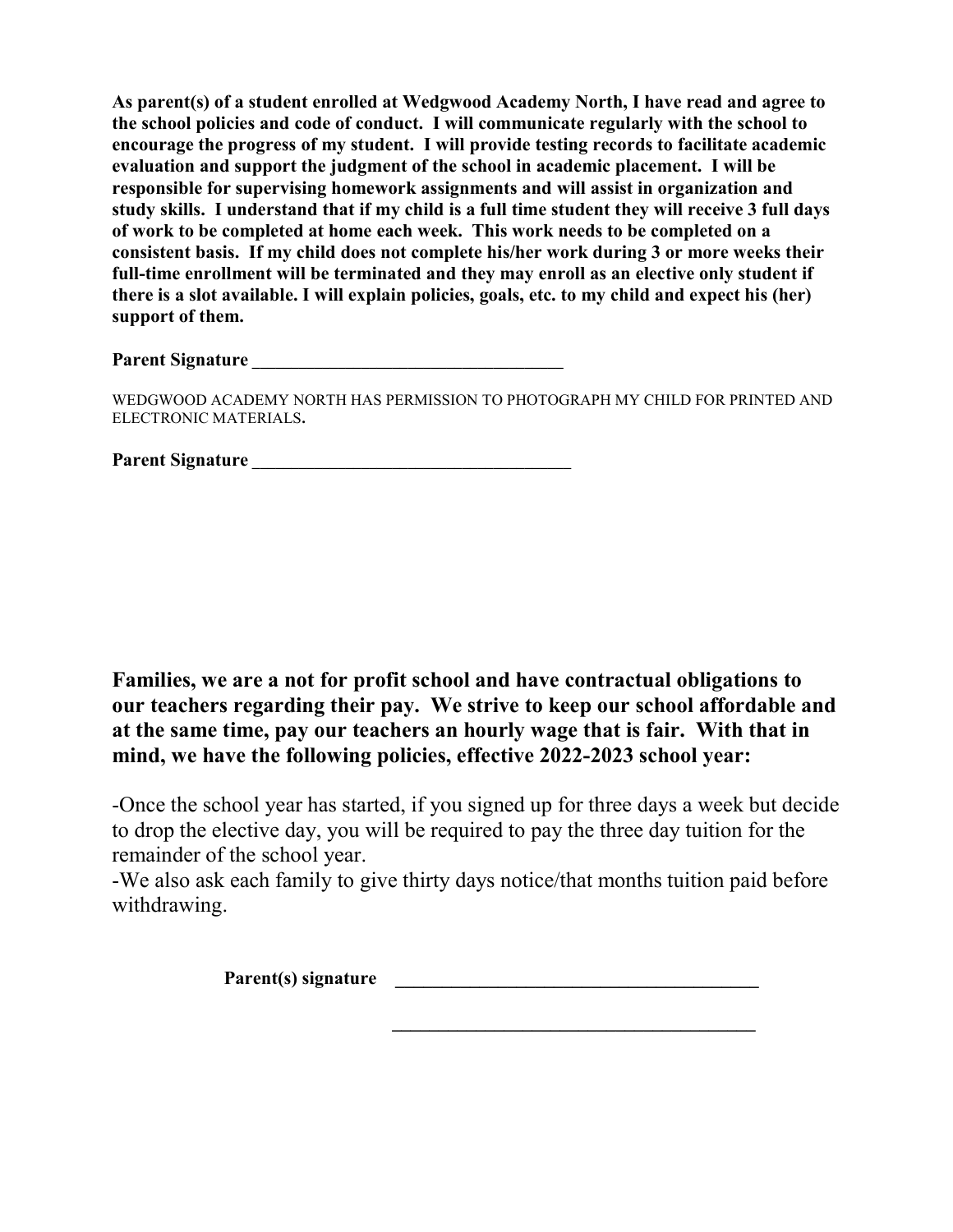### 2022-2023 LIABILITY RELEASE

| Student's Name:   |  |
|-------------------|--|
| Grade (2022-2023) |  |
| Date of Birth     |  |

 Authorization is hereby granted, by the undersigned, to Wedgwood Academy North, its representatives or its agents, under any circumstances considered to be an emergency by Wedgwood Academy North to transport the above-named student to any hospital, clinic, or physician's office and to agree to and sign for any emergency medical treatment deemed necessary. The under signed further agrees to pay for all medical expenses associated with such emergency medical treatment and further releases from liability and agrees to hold harmless Wedgwood Academy North from any and all suits, claims, causes of action or demands of any kind or character whatsoever arising out of any damage, injury, or death occasioned at Wedgwood Academy North, or activities under its supervision, and during travel to and from any such activities or emergency medical treatment as authorized under this release or at the hospital, clinic, or physician's office during treatment.

 I hereby give my consent for the above named student to participate in School approved physical activities, and travel with representatives of the school on any trips.

I have set out below any special concerns that I have regarding participation in any school activity in which I would like to limit the above-named student.

 The undersigned further acknowledges familiarity with the dangers involved to the above-named student in school events or recreational.

I have set out below certain (specific) medical conditions of the above named student that are known to me which may be of importance should the above named student require medical attention.

(List Conditions and include detailed information on stated condition and treating physician)

 $\mathcal{L}_\text{max} = \frac{1}{2} \sum_{i=1}^{n} \frac{1}{2} \sum_{i=1}^{n} \frac{1}{2} \sum_{i=1}^{n} \frac{1}{2} \sum_{i=1}^{n} \frac{1}{2} \sum_{i=1}^{n} \frac{1}{2} \sum_{i=1}^{n} \frac{1}{2} \sum_{i=1}^{n} \frac{1}{2} \sum_{i=1}^{n} \frac{1}{2} \sum_{i=1}^{n} \frac{1}{2} \sum_{i=1}^{n} \frac{1}{2} \sum_{i=1}^{n} \frac{1}{2} \sum_{i=1}^{n} \frac{1$ 

 $\mathcal{L}_\mathcal{L} = \mathcal{L}_\mathcal{L} = \mathcal{L}_\mathcal{L} = \mathcal{L}_\mathcal{L} = \mathcal{L}_\mathcal{L} = \mathcal{L}_\mathcal{L} = \mathcal{L}_\mathcal{L} = \mathcal{L}_\mathcal{L} = \mathcal{L}_\mathcal{L} = \mathcal{L}_\mathcal{L} = \mathcal{L}_\mathcal{L} = \mathcal{L}_\mathcal{L} = \mathcal{L}_\mathcal{L} = \mathcal{L}_\mathcal{L} = \mathcal{L}_\mathcal{L} = \mathcal{L}_\mathcal{L} = \mathcal{L}_\mathcal{L}$  $\mathcal{L}_\mathcal{L} = \mathcal{L}_\mathcal{L} = \mathcal{L}_\mathcal{L} = \mathcal{L}_\mathcal{L} = \mathcal{L}_\mathcal{L} = \mathcal{L}_\mathcal{L} = \mathcal{L}_\mathcal{L} = \mathcal{L}_\mathcal{L} = \mathcal{L}_\mathcal{L} = \mathcal{L}_\mathcal{L} = \mathcal{L}_\mathcal{L} = \mathcal{L}_\mathcal{L} = \mathcal{L}_\mathcal{L} = \mathcal{L}_\mathcal{L} = \mathcal{L}_\mathcal{L} = \mathcal{L}_\mathcal{L} = \mathcal{L}_\mathcal{L}$ 

(Attach a separate page if needed)

Parent(s) signature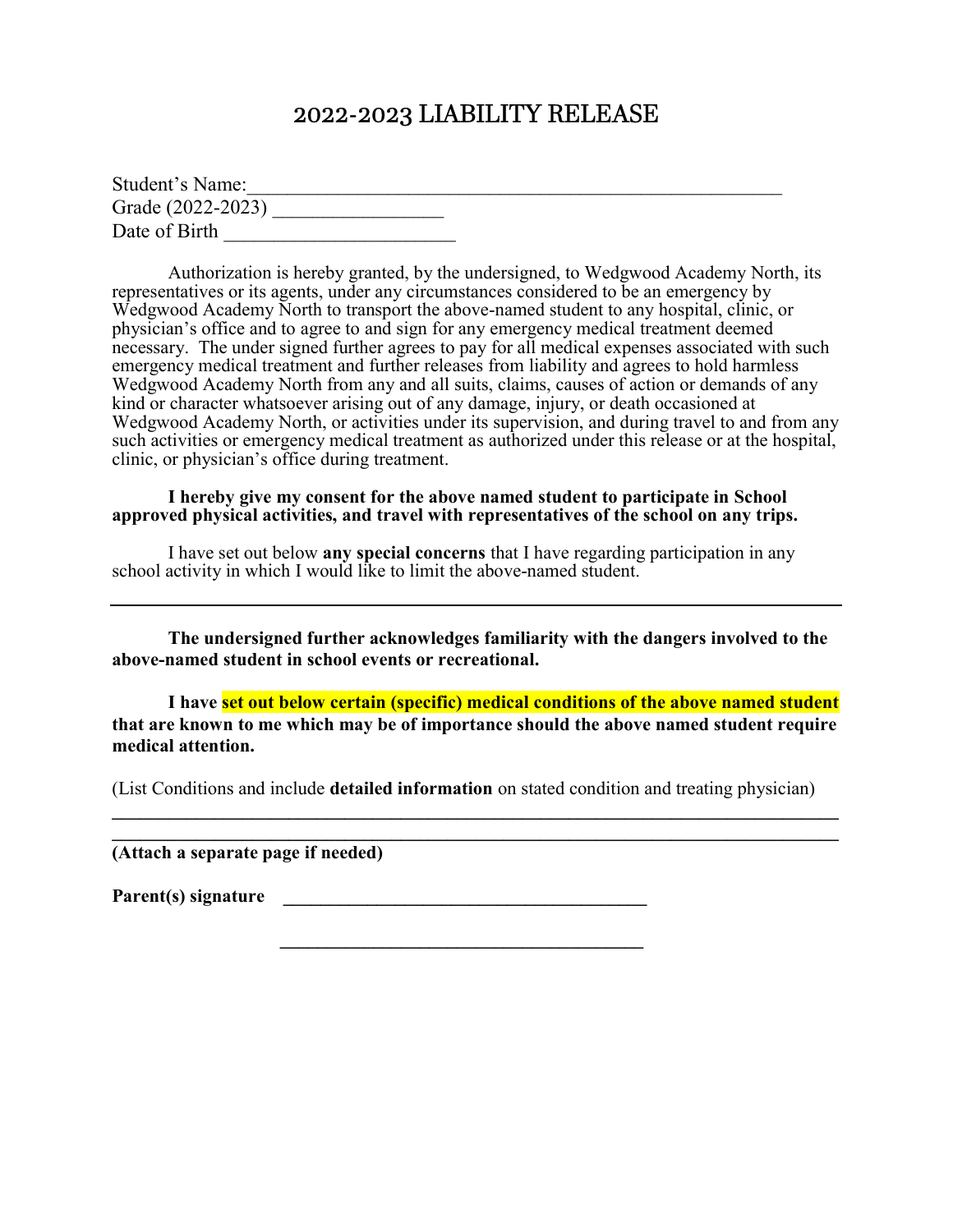## COVID/Virus Procedures and Waiver 2022-2023

Wedgwood Academy North (WAN) will not be requiring students or staff to wear masks. These decisions will be left to the parents/staff members. If parents would like their child/children to wear masks our staff will oblige and attempt to get students to keep it on. Please understand that the staff at WAN cannot promise anything. Kids are kids and this can be difficult. WE will do our best. If students do wear masks in class, they will need to take them off at recess and lunch.

Students will be encouraged to wash their hands (preferably) or use hand sanitizer upon entering the building and throughout the day. Multiple automatic hand sanitizer stations have been posted throughout the building for easy, non-touch use.

### We will be taking each staff member and child's temperature as they enter the building each day. If a child or staff member has a fever of 99 degrees or higher, they will be sent home immediately.

As parents, we know that you are responsible adults. We have never had a major issue with parents sending their sick children to school. I just ask that you continue this practice. If your child does not feel well, please keep them at home. If they have thrown up or are running a fever, they are required to stay home until they have been fever-free etc. for 24 hours (this means fever free on their own...not medicated fever free). If a child mentions to a teacher/staff member that they are not feeling well, we will take their temperature immediately and if they have a fever above 99 degrees they will be sent home.

### Waiver

The CDC states that "Any interaction with others poses an inherent risk of exposure to COVID-19. People who show no symptoms can spread COVID-19 if they are infected. COVID-19 is a contagious disease that can lead to severe illness and death. The CDC advises that people of any age who have underlying medical conditions are especially vulnerable to severe illness from COVID- $19$ "

By attending Wedgwood Academy North, you voluntarily assume all risks related to exposure of your family to COVID-19 or any other variant.

#### Notification

If your child, or a member of your household is diagnosed with COVID-19 (or any variant), please notify Mrs. Kline so that WAN can make appropriate decisions for our school and WAN families. Mrs. Kline will keep the identity of the parties private. This simply allows us to make informed decisions on the best course of action.